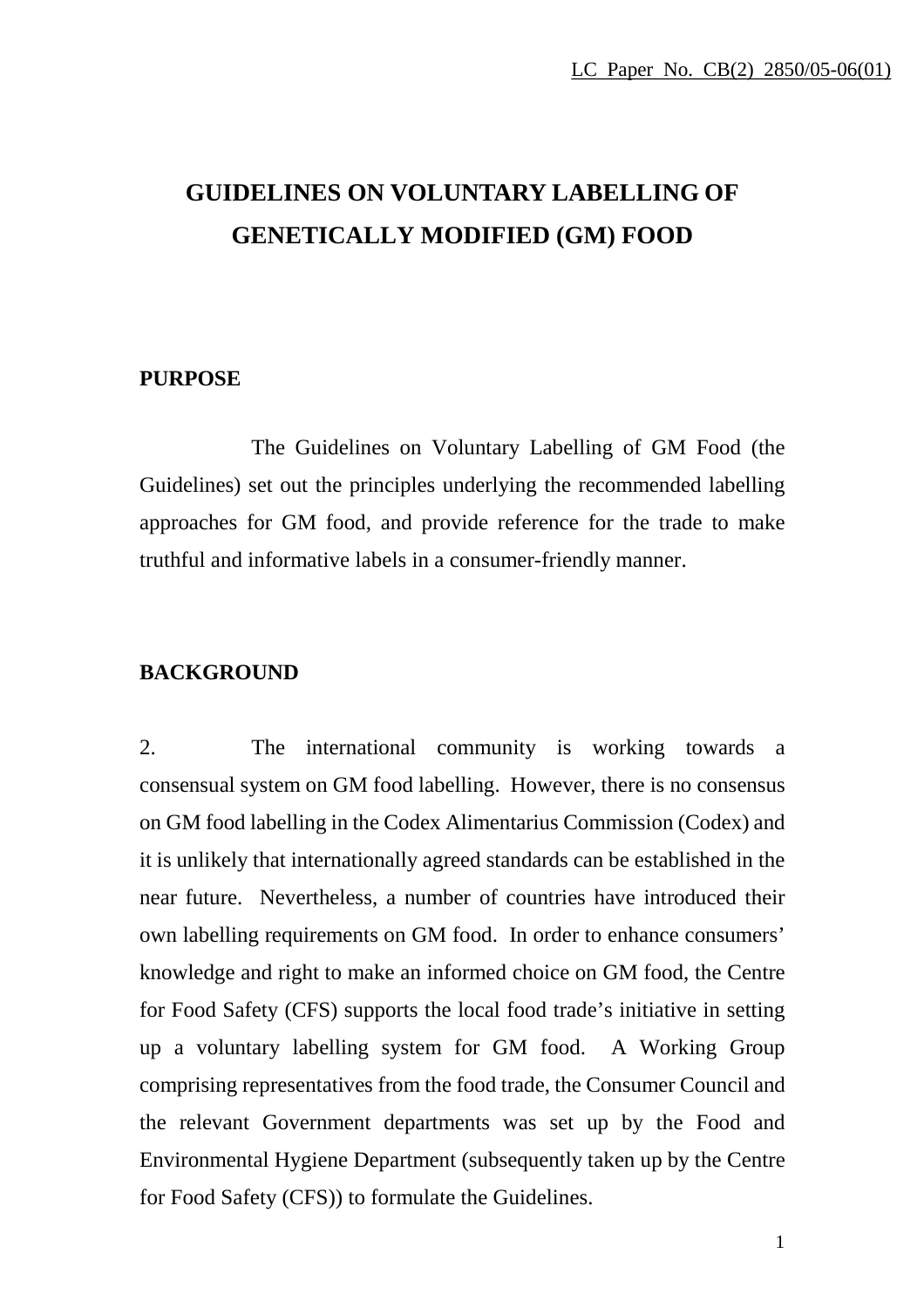3. The Guidelines are advisory in nature and members of the trade are encouraged to adopt the Guidelines which have been jointly developed by representatives of the trade, consumer bodies and government departments. Members of the trade are reminded that they should not falsely describe their food products, which section 61 of the Public Health and Municipal Services Ordinance (Cap 132) will apply. [An extract of this section is attached at Appendix.] The guidelines will be updated as and when necessary to reflect changes in technology and the international developments of GM food labelling requirement.

#### **BASIC PRINCIPLES**

4. The Guidelines embody the following basic principles:

5. **Principle 1:** The Public Health and Municipal Services Ordinance (Cap. 132) provides the legislative framework for food safety control in Hong Kong. As stipulated in section 61, no person shall give any food sold by him or display with any food exposed for sale by him, a label, which falsely describes the food. In addition, the Food and Drugs (Composition and Labelling) Regulations require that any prepackaged food shall be marked and labelled in the prescribed manner.

6. **Principle 2:** The threshold level currently applied in the Guidelines for labelling purpose is 5%, in respect of individual food ingredient, taking account of adventitious mixing of GM and non-GM crops during harvest, transportation, processing and storage. This threshold level reflects a more pragmatic and realistic level that the trade can achieve at this stage.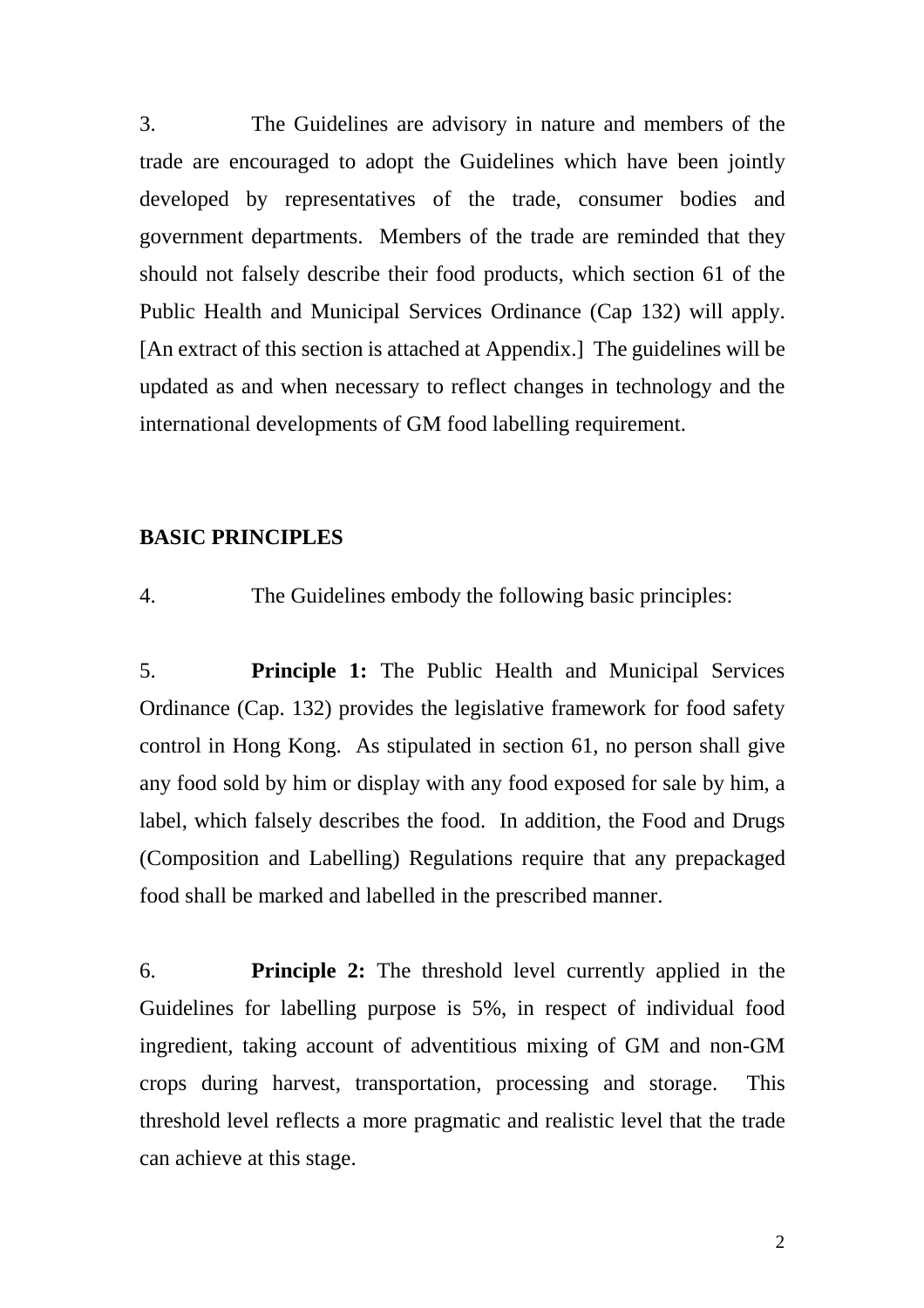7. **Principle 3:** Additional declaration on the food label is recommended when significant modifications have taken place under the following conditions –

- (a) the composition or nutritional value is significantly different from that of its conventional counterpart;
- (b) the level of anti-nutritional factors or natural toxicants is significantly different from that in its conventional counterpart;
- (c) the presence of an allergen that is not found in its conventional counterpart;
- (d) the intended use of the food is significantly different from that of its conventional counterpart; or
- (e) an animal gene has been introduced into food of plant origin.

8. **Principle 4:** Negative labelling is not recommended for food without GM counterparts, as it would be misleading to consumers.

# **SCOPE**

9. The Guidelines are applicable to prepackaged food that contains food or food ingredients that are known to have a GM  $counterpart.<sup>1</sup>$  $counterpart.<sup>1</sup>$  $counterpart.<sup>1</sup>$ 

# **DETAILED GUIDELINES**

### **Interpretation**

 $\overline{a}$ 

10. The following definitions are applicable to the Guidelines.

<span id="page-2-0"></span> $1$  Negative labelling is not recommended for food of which no GM varieties have been produced, as it would be misleading to consumers.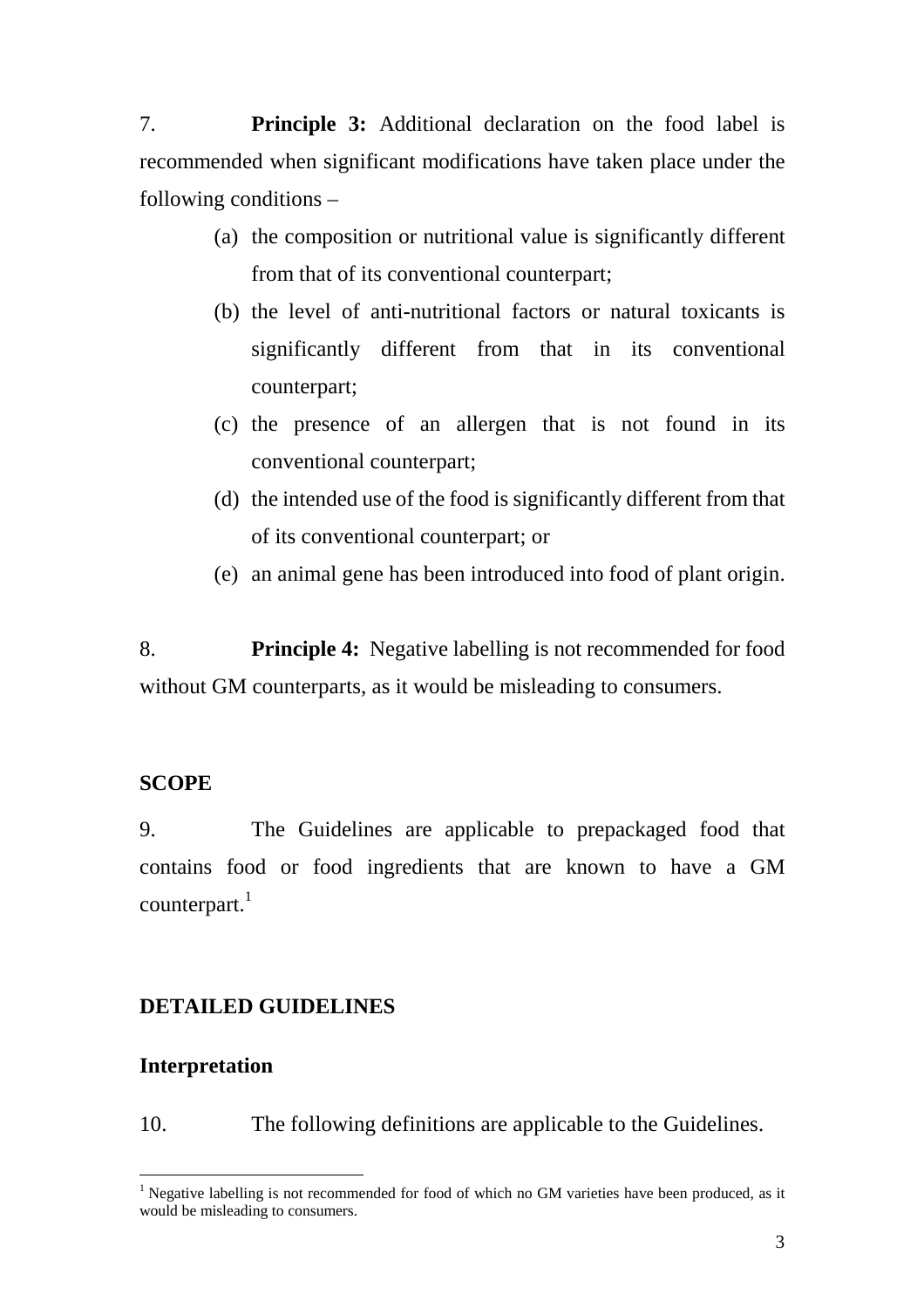"genetically modified (GM) food" refers to any food or food ingredient that is, or is derived from, an organism in which the genetic material has been modified using modern biotechnology;

"GM free" refers to any food ingredients absolutely free (i.e. zero) of GM materials;

"genetically modified organism (GMO)" means any organism in which the genetic material has been modified using modern biotechnology;

"ingredient" means any substance, including any additive and any constituent of a compound ingredient, which is used in the manufacture or preparation of a food and which is still present in the finished product, even if in altered form;

"labelling" (i.e., in relation to a food, includes any words, particulars, trade mark, brand name, pictorial matter or symbol relating to the food and appearing on the packaging of the food or on any document, notice, label, ring or collar accompanying the food;

"modern biotechnology" refers to the application of the following techniques that overcome natural physiological reproductive or recombination barriers and that are not used in traditional breeding and selection:

(i) *in vitro* nucleic acid techniques, including but not limited to recombinant deoxyribonucleic acid (DNA)

4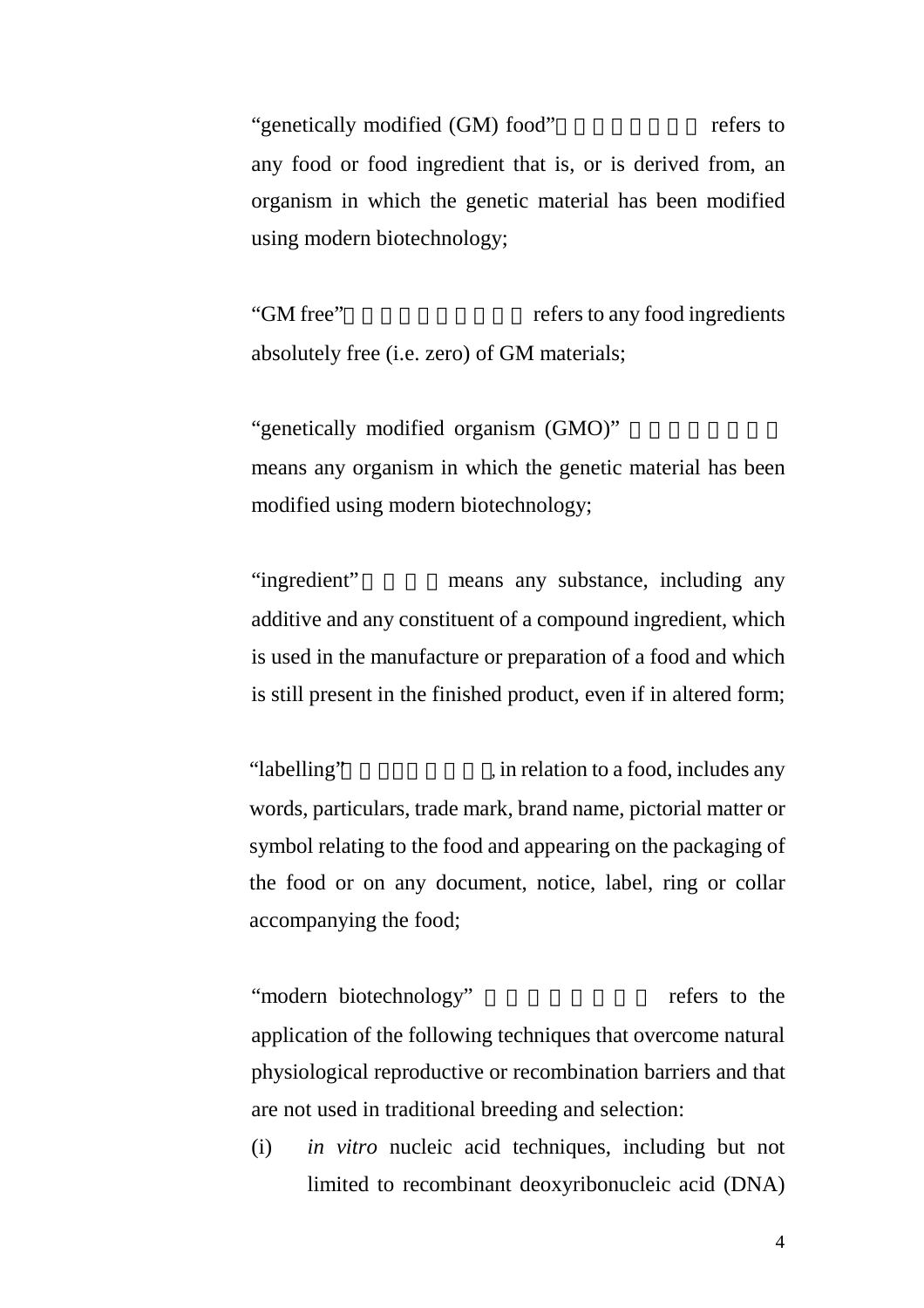and direct injection of nucleic acid into cells or organelles, or

(ii) fusion of cells beyond the taxonomic family;

"prepackaged food" means any food packaged, whether completely or partially, in such a way that  $-$ 

- (a) the contents cannot be altered without opening or changing the packaging; and
- (b) the food is ready for presentation to the ultimate consumer or a catering establishment as a single food item.

### **Positive Labelling**

 $\overline{a}$ 

11. Any food items [2](#page-4-0) with 5% or more GM materials in their respective food ingredient(s) should be labelled as "genetically modified" in parenthesis following the name of the food/food ingredient in the list of ingredients. Alternatively, the words "genetically modified" may appear in a prominently display footnote to the list of ingredients, whereas the ingredient concerned would be marked with an asterisk "\*". However, the font size of the footnote should be at least the same size as the list of ingredients. Examples are,

<span id="page-4-0"></span> $2$  Paragraph 11 does not apply to food products, which do not contain detectable DNA or protein, including highly refined food (such as sugar and oil) and highly processed food, unless the food products have significant modification that have taken place under the conditions as stated in paragraph 12.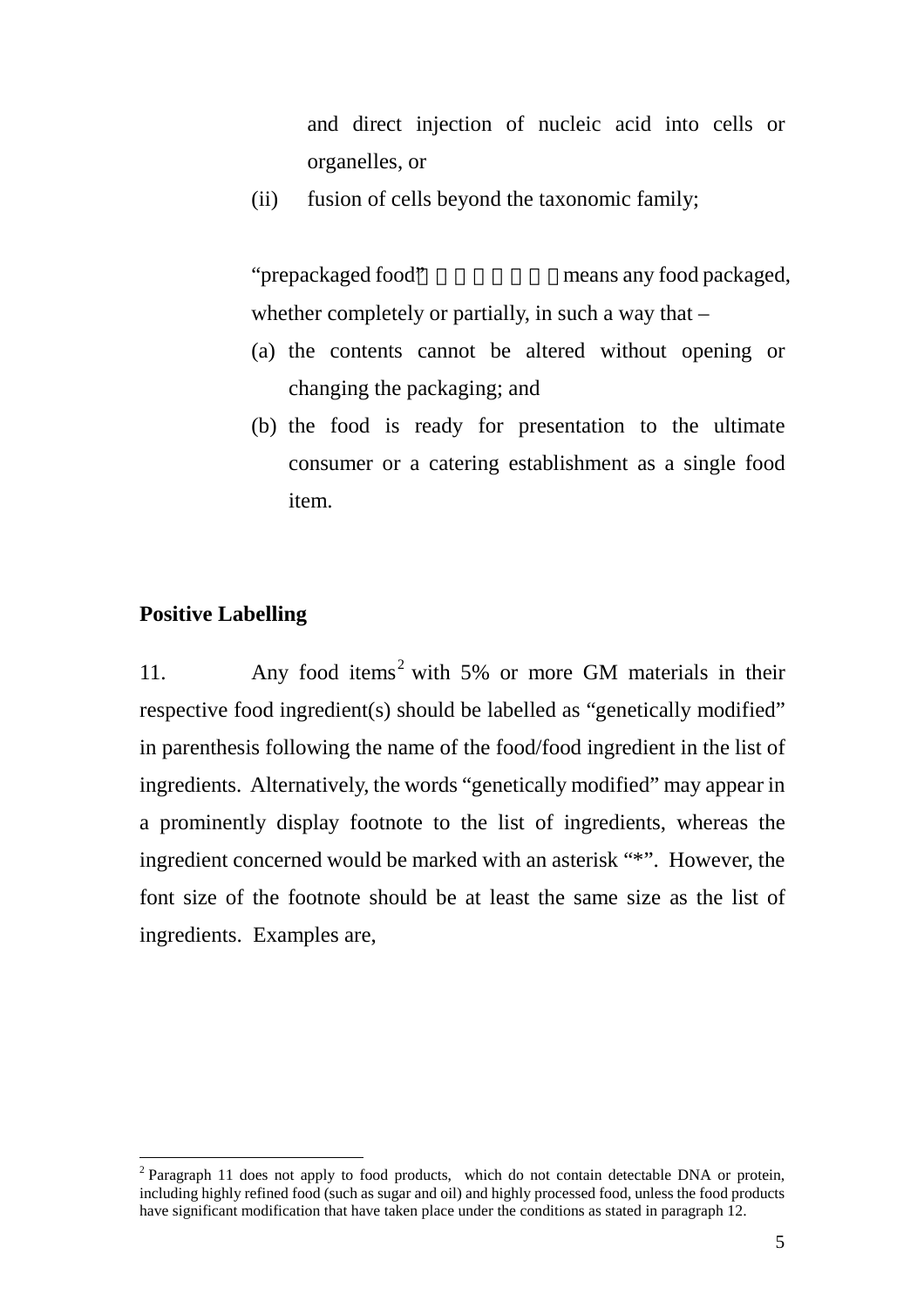*For whole food or food with single ingredient [3](#page-5-0) :* 

List of Ingredients: soya beans (genetically modified)

*For processed food:*  List of Ingredients: flour, soya flour (genetically modified), water, sugar, butter, and walnut

#### or

List of Ingredients: flour, soya flour\*, water, sugar, butter, and walnut \*genetically modified 配料表:麵粉,大豆粉\*,水,糖,牛油,合桃 \*基因改造

Note:

 $\overline{a}$ 

If both the English and Chinese Languages are used in the labelling of prepackaged food, the name of the food and the list of ingredients shall appear in both languages.

12. For any GM food with significant modifications that have taken place under the following conditions –

- (a) the composition or nutritional value is significantly different from that of its conventional counterpart;
- (b) the level of anti-nutritional factors or natural toxicants is significantly different from that in its conventional counterpart;

<span id="page-5-0"></span><sup>&</sup>lt;sup>3</sup> Schedule 4 of the Food and Drugs (Composition and Labelling ) Regulations exempts any food consisting of a single ingredient to comply with the labelling requirements imposed under paragraph 2 of Schedule 3 to the Regulations. However, paragraph 3 of Schedule 3 provides that if any prepackaged food which is exempted from paragraph 2 of Schedule 3 is marked or labelled with a list of ingredients on its own initiative (regardless whether the ingredients include the GM food), such list of labelling shall comply with the labelling requirements imposed under Schedule 3.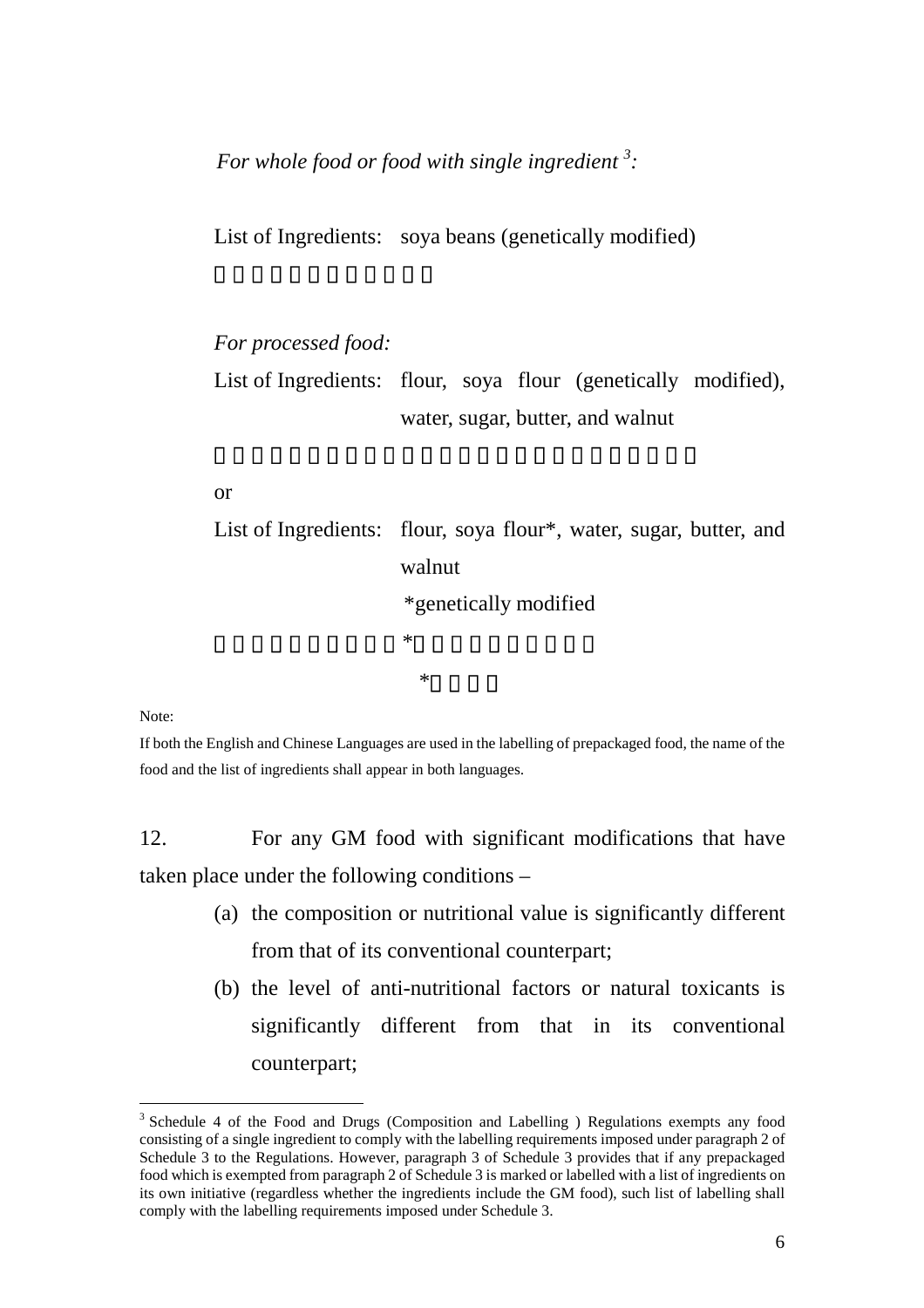- (c) the presence of an allergen that is not found in its conventional counterpart;
- (d) the intended use of the food is significantly different from that of its conventional counterpart; or
- (e) an animal gene has been introduced into food of plant origin,

the label should provide additional words in conjunction with the name of the food or food ingredients to inform consumers the changed characteristics. For example, product containing soya bean that is genetically modified to contain high oleic acid as an ingredient, the ingredient should be labelled as "soya bean (genetically modified to contain high oleic acid)".

13. If any GM food and their products of plant origin contain animal gene, additional information regarding the origin of animal gene<sup>[4](#page-6-0)</sup> following the name of food ingredient is recommended. For example, a GM food "xx" with gene from animal "A" can be labelled as:

> List of Ingredients: water, sugar, xx (genetically modified, contains gene(s) from A) 配料表:水,糖,**xx (**基因改造,含有來自**A**的基因**)**

#### **Negative Labelling**

<span id="page-6-0"></span>14. "GM free" and similar labels (e.g. GMO free, free from GM ingredients, etc.) will give consumers the impression that the food products so labelled are totally free of GM content. Since there is the possibility of unintentional mixing of GM and non-GM crops, a truly "GM free" status is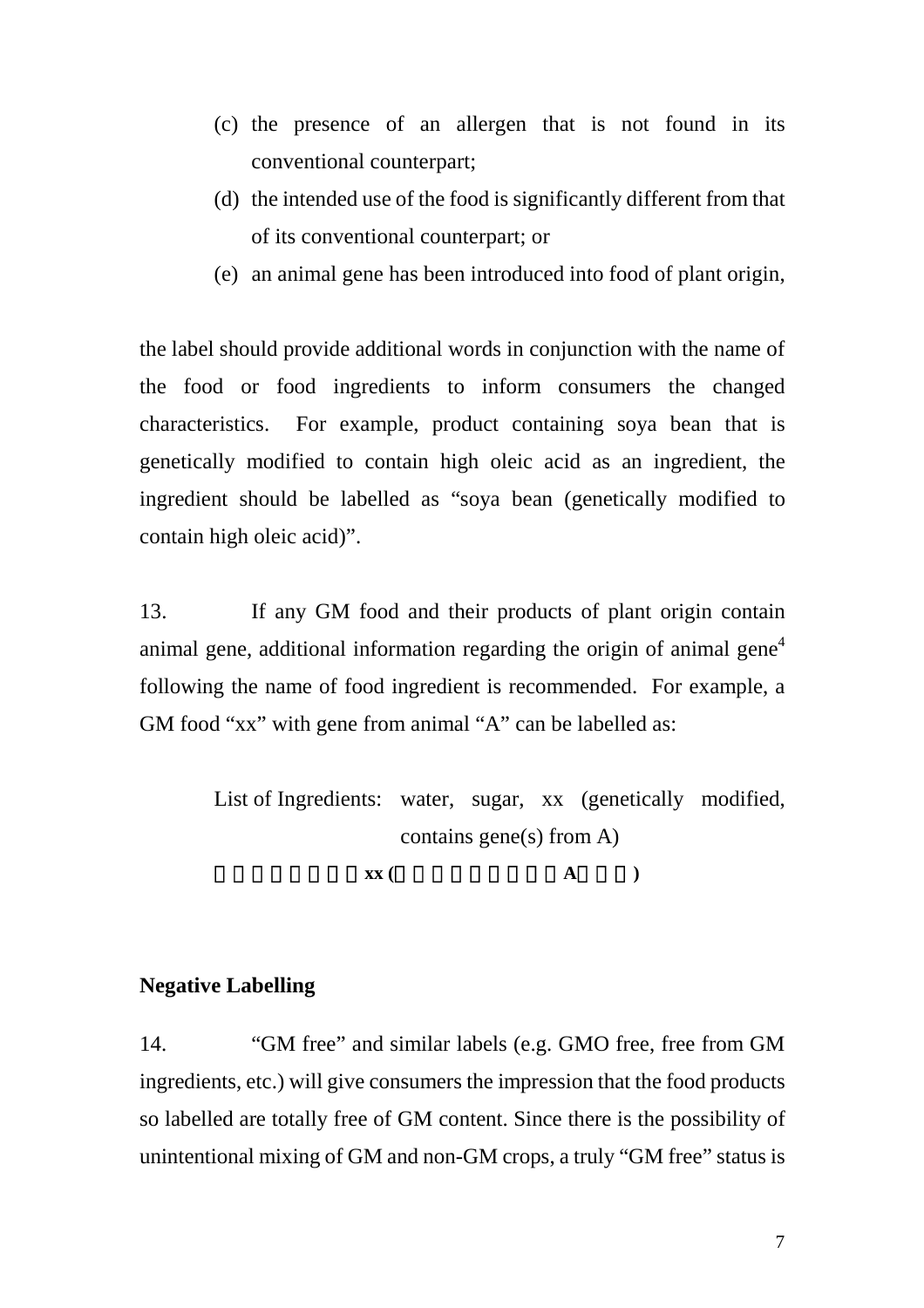very difficult to attain. Such absolute terms may therefore be misleading to consumers and are not recommended to be used.

15. Should the trade wish to apply negative labelling other than "GM free" and similar labels to any food ingredients derived from non-GM sources (which contains less than 5% of GM content), the trade should ensure that there should be documentation to substantiate such declaration. The trade is also reminded to comply with the provisions laid down in Section 61 of the Public Health and Municipal Services Ordinance (Cap 132).

16. In addition, any such negative labelling is not recommended to indicate or imply that a certain food, as a whole, is from non-GM sources, unless all of the concerned ingredients in the product are derived from non-GM sources and have fulfilled the requirement stated in para. 15.

### **EFFECTIVE DATE**

17. The Guidelines will come into operation on 28 July 2006.

Centre for Food Safety Food and Environmental Hygiene Department 28 July 2006

 $\frac{1}{4}$ <sup>4</sup> No GM crops available in the international market at present contain any animal genes.